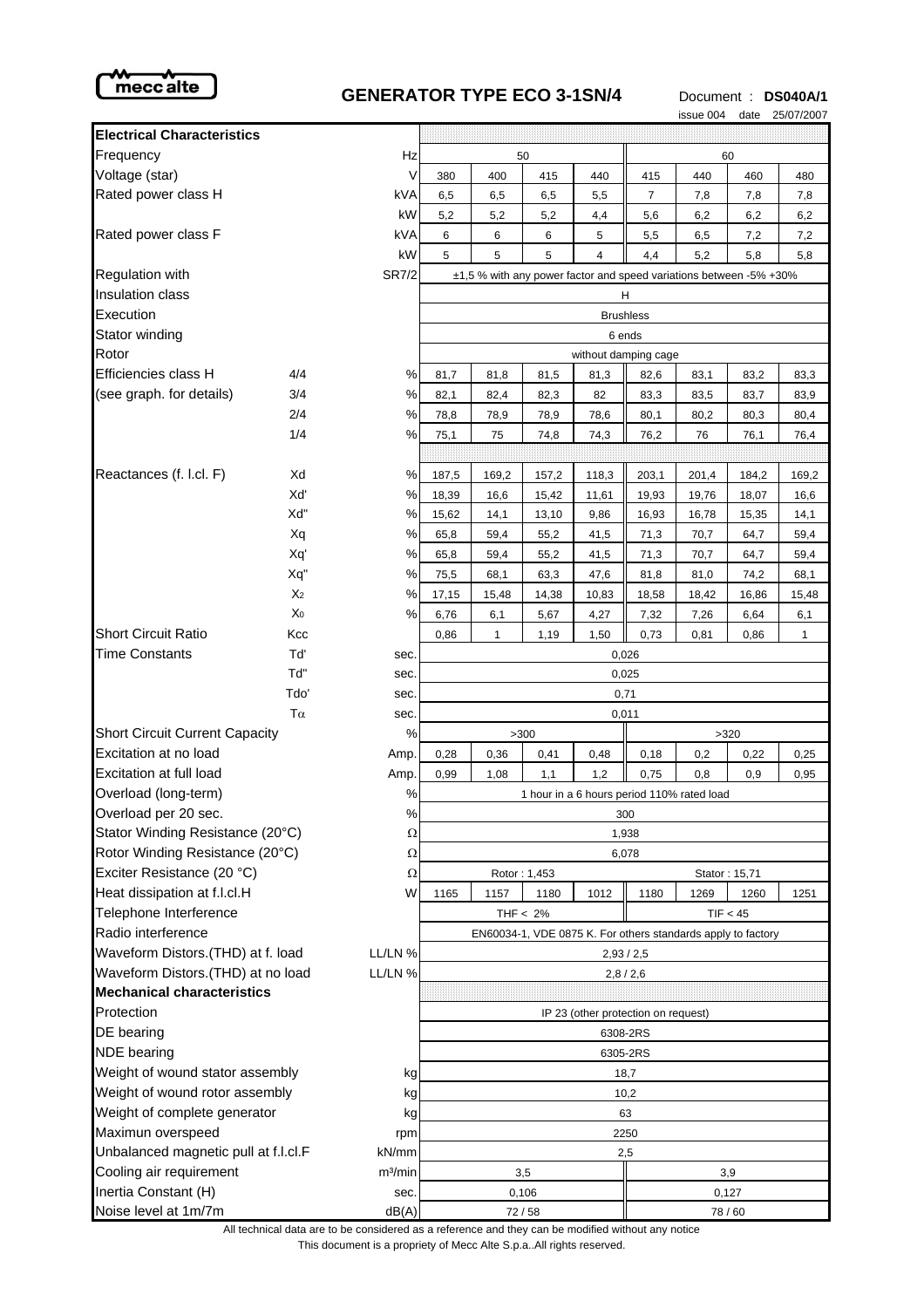

## **GENERATOR TYPE ECO 3-1SN/4** Document : **DS040A/2**





This document is a propriety of Mecc Alte S.p.a.. All rights reserved. All technical data are to be considered as a reference and they can be modified without any notice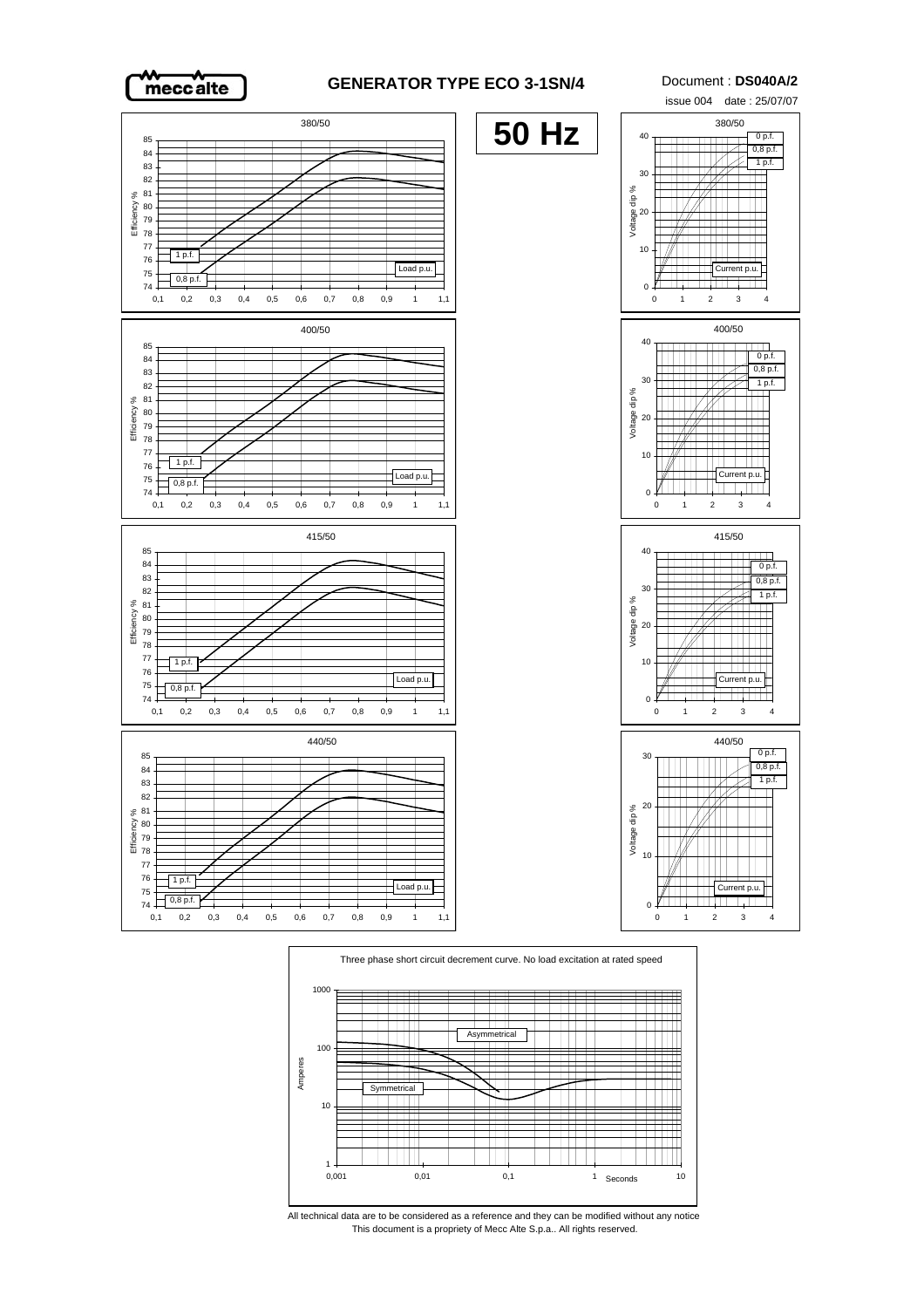

## **GENERATOR TYPE ECO 3-1SN/4** Document : **DS040A/3**





All technical data are to be considered as a reference and they can be modified without any notice This document is a propriety of Mecc Alte S.p.a.. All rights reserved.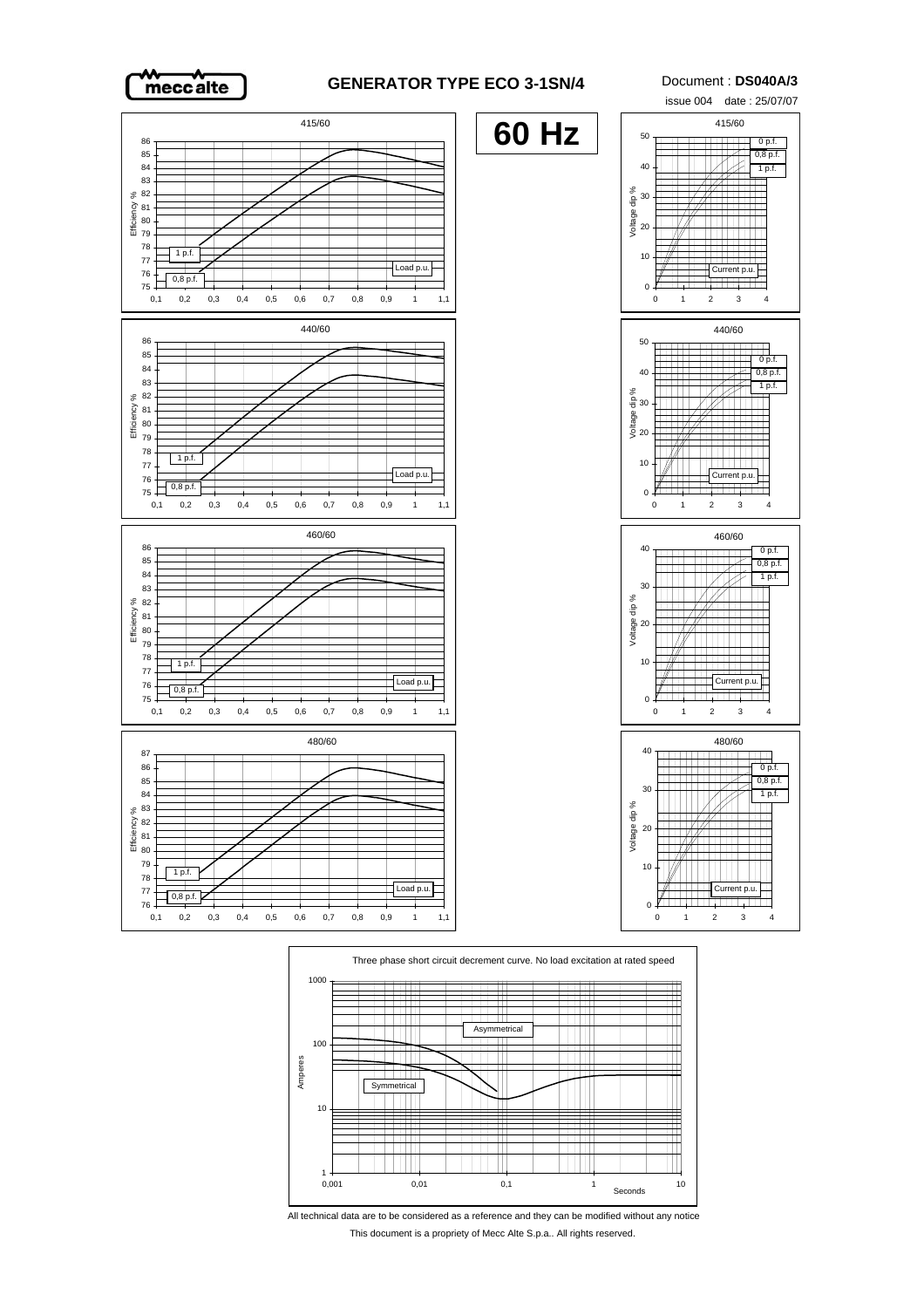